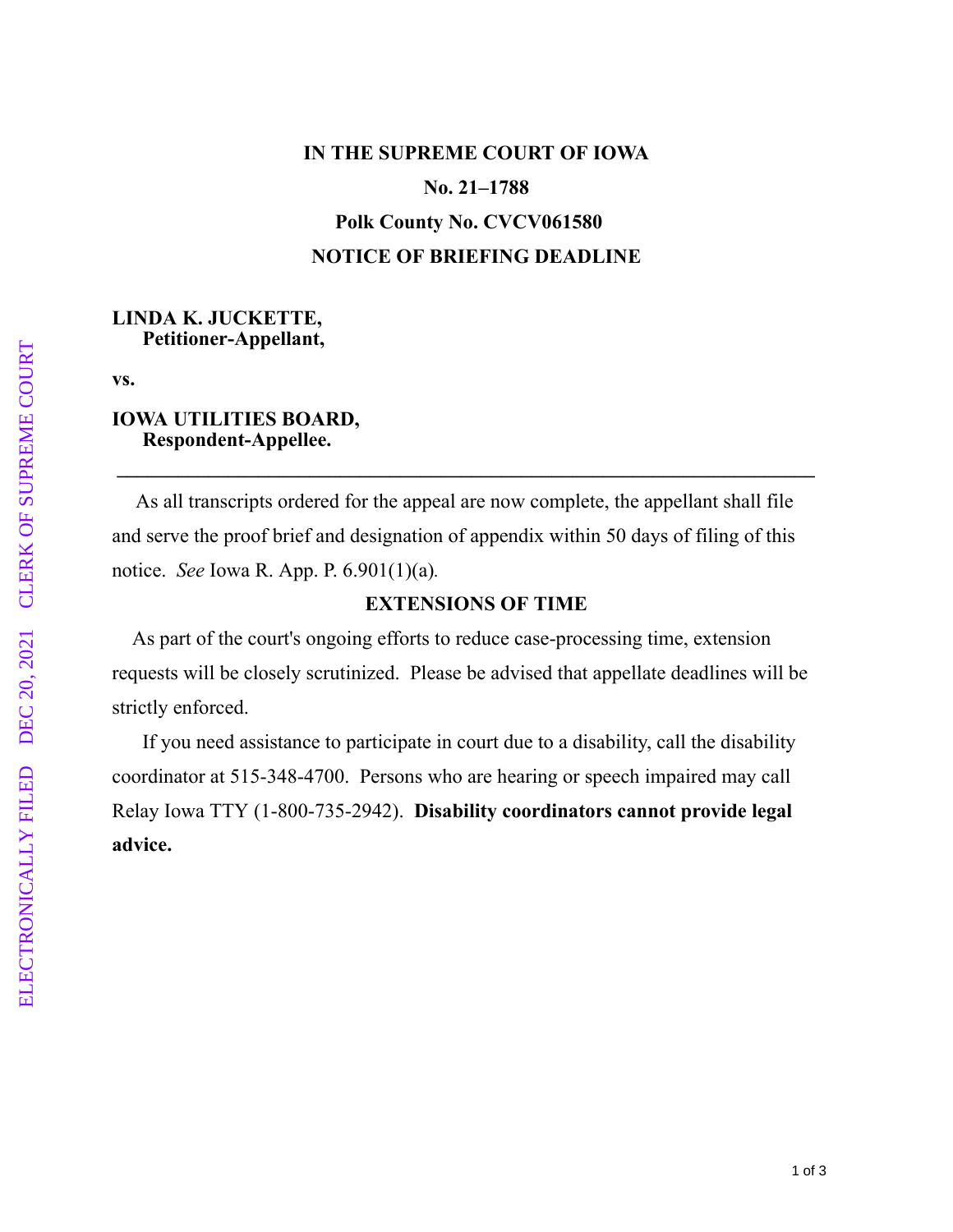Copies to:

John Erwin Lande 699 Walnut Street Suite 1600 Des Moines, IA 50309

William Michael Reasoner 699 Walnut Street Suite 1600 Des Moines, IA 50309-3986

Matthew Oetker Iowa Utilities Board 1375 East Court Avenue Des Moines, IA 50319

Jon Tack Iowa Utilities Board 1375 East Court Avenue Des Moines, IA 50319

Jeffrey Joseph Cook Office Of Consumer Advocate 1375 East Court Avenue Des Moines, IA 50319

Andrew Lowell Magner Midamerican Energy Company 666 Grand Avenue Suite 500 Des Moines, IA 50309